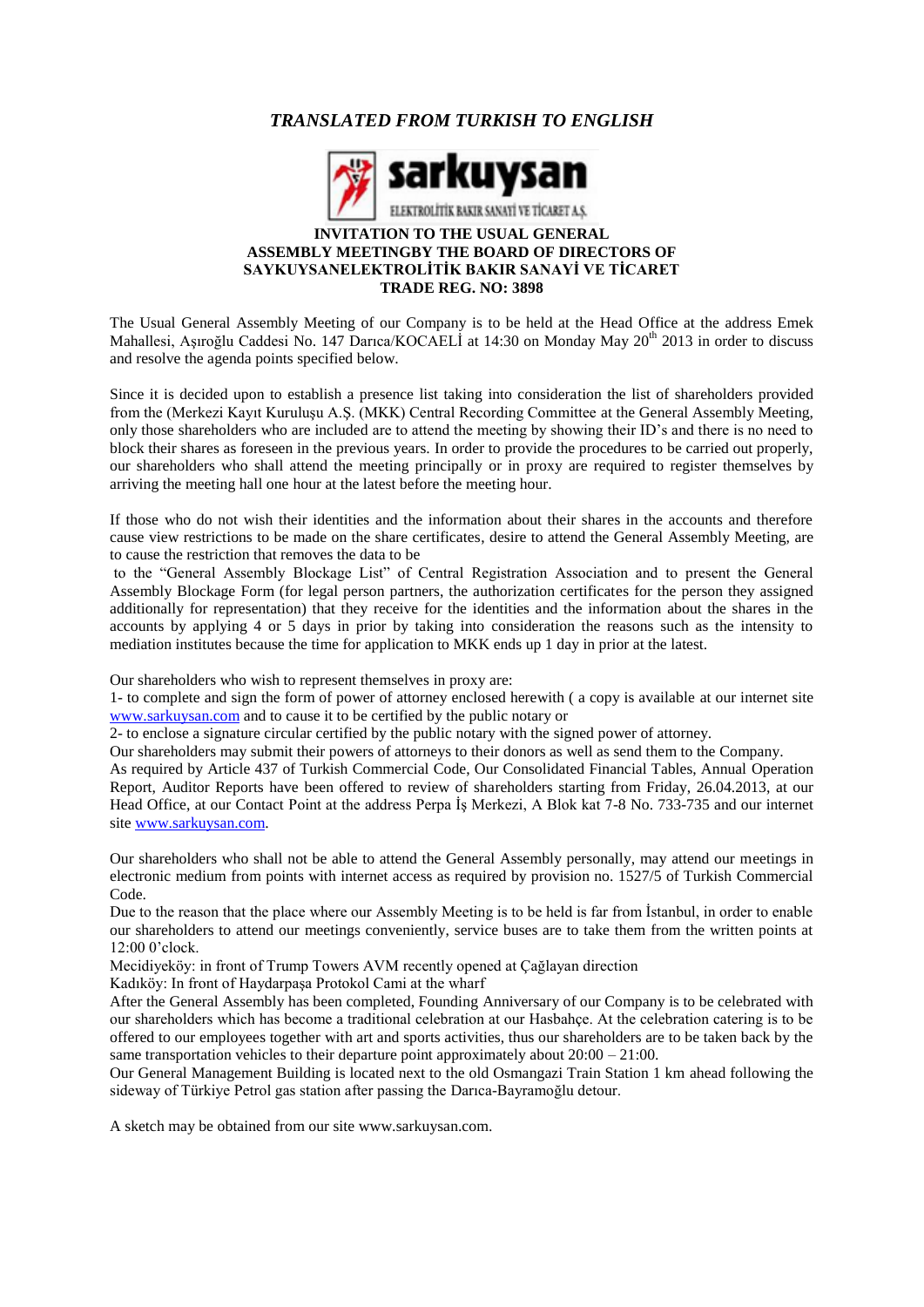## **AGENDA OF THE USUAL GENERAL ASSEMBLY MEETING OF SAYKUYSAN A.Ş**.

1. Opening, establishment of the Presidency Board

2. Reading and discussing the operation report for the year 2012 of the Board of Directors, 3.

3. Auditor's Report and the report of the Independent Outsourced Auditor Enterprise,

4. Reading and discussing and approval of the consolidated financial tables,

5. Discussing the acquittal of the members of the Board of Directors and the Auditors individually due to their studies for the year 2012,

6. Determining the use of profit, the rates of profit/loss to be distributed,

7. Informing the shareholders about the donations made by our Company within the year of 2012,

8. Informing the partners about guarantees, pledges and mortgages awarded by our Company,

9. Informing the shareholders about the principles of remuneration of Members of the Board of Directors and Top Management Members,

10. As required by regulations of Capital market Board, informing the shareholders about "Acknowledgement Policy of the Company",

11. Upon decision dated 24.01.2013 and no. 1366/13.04 of our Board of Directors and the permissions dated 05.03.2013 and no. 2110 of the Capital Market board and dated 11.03.2013 and no. 1983 of the Ministry of Customs and trade, to take a decision on modification of article 6 of our main agreement in order to raise the ceiling of our registered capital.

12. Upon decision dated 14.03.2013 and no. 1375/13.13 of our Board of Directors and the permissions of the Capital Market Board and the Ministry of Customs and Trade, in order to provide its conformity with the provisions of the new Turkish Commercial Code No. 6102, to take a decision on modification of articles 4,7,9,10,11,12,13,14,15,16,17,18,19,20, 21,22,23,24,25,26,27,28,29 as follows, and to modify article 30 to be included in article 35 and to decide upon adding articles 30, 31,32,33,34 to our main agreement,

13. Discussing the Internal Instructions of our Company pre the General Assembly and offering it for approval,

14. Determining the receivables such as attendance fees, bonus, premiums of the members of the Board of Directors.

15. Election of two Independent Members of the Board of Directors and determining their terms of duty

16. As required by the regulations of capital Market board and the Turkish Commercial Code, upon suggestion of the committee responsible for auditing, the independent auditing firm named Çağdaş Bağımsız Denetim Serbest Muhasebeci Müşavirlik A.Ş. chosen for the period of one year by the Board of Directors to be approved by the General Assembly,

17. Permitting the members of the Board of Directors within the frames of regulations of Capital market Board and within the scope of articles 395 and 396 of Turkish Commercial Code.

18. Wishes and Suggestions